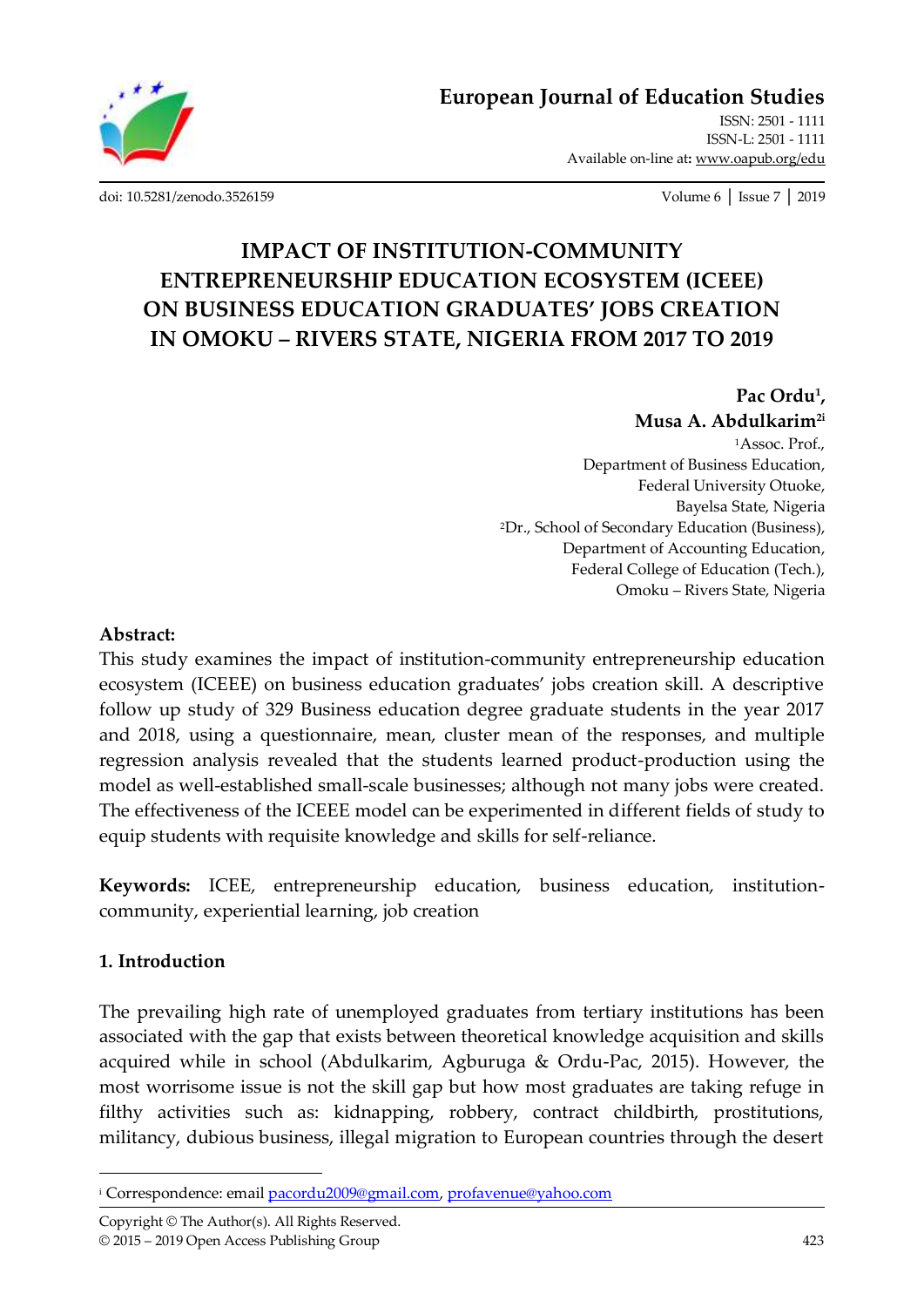and seas, banditry and terrorism perpetrated in order to make money for sustainability (Magnus & Dahel, 2017). To address the inadequacy of graduates' skills especially as it relates to entrepreneurial skills, many institutions of higher learning are in search of the most appropriate method for entrepreneurship education. This is due to the fact that Entrepreneurship education has been recognized as a tool for successful development human capacity to take up opportunities to provide innovative solution(s) to human problems and make a living out of it (Ordu & Abdulkarim, 2016). In recognition of the roles played by effective entrepreneurship education Gibb (2007), outlined four basic objectives that can be attained through effective entrepreneurship education as:

- 1) to give the students an understanding of how opportunity for enterprise creation at a micro and small level are recognized and evaluated;
- 2) to create in the students the capacity to start a new venture of their own;
- 3) to develop in the recipients the general understanding of business; and
- 4) to develop in the students personal enterprising capacity.

In order to achieve these objectives, MacPherson (2009) noted that effective entrepreneurship education cannot be limited to the four-walls of the classroom. Supporting this view, Politis (2005) opined that stimulating entrepreneurial activities only through classroom-based education are not likely to have any strong, direct and lasting impact on the learners' entrepreneurial capacity. This suggests that if impact must be felt and seen through the development of new enterprises by graduates, entrepreneurship education must include out of classroom activities especially akin to real life enterprise creation and management.

In the light of the foregoing discourse, Ordu and Abdulkarim (2017) proposed Institution-Community Entrepreneurship Education Ecosystem (ICEEE) model for effective entrepreneurship education. The model is described diagrammatically as follows:



**Figure 1**: Institution-Community Entrepreneurship Education Ecosystem (ICEEE) Model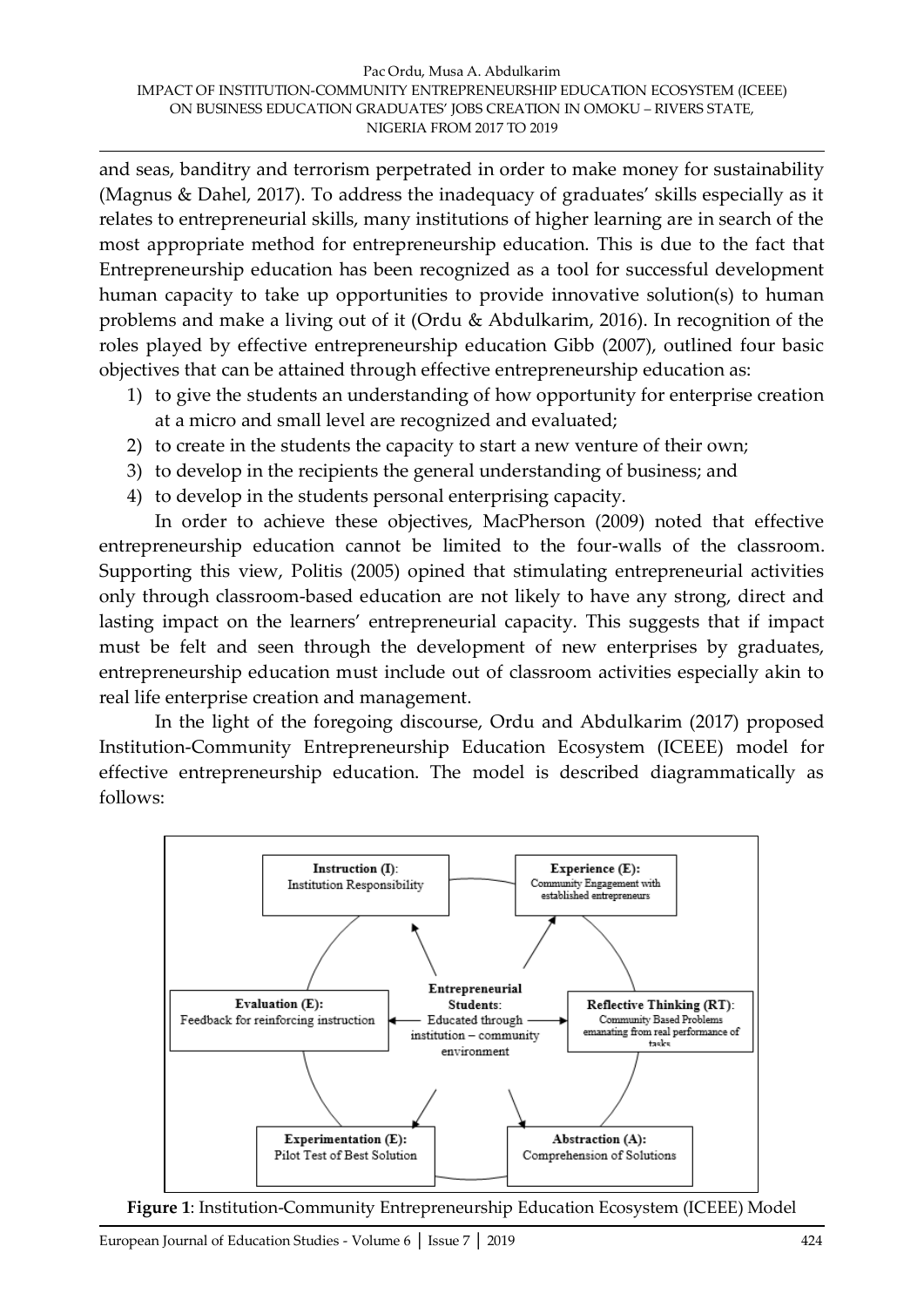Three theories were taken into consideration for the design of this model. These theories are William James's theory of radical empiricism (1907) which states that nothing should count for knowledge unless it is experienced, and everything that is experienced should count for knowledge. Situated learning theory propounded by Jean Lave (1988) which states that learning should be intentional and situated within authentic activity, context and culture where the previously learnt theories and principles of task performance can be applied. Lave opined that learning is situated, that is, it is developed within the context and culture of where the knowledge or skills would be utilized in the future. David A. Kolb (1984) Experiential Learning Theory (ELT) which states that knowledge is formed as a result of grasping experience and transforming it based on a spiral learning cycle driven by the resolution of the dual dialectics of action/reflection and experience/abstraction. The authors further explained each stage of ICEEE Model as follows:

- i. *Instruction*: requires institution to implement the course content for entrepreneurship education using lectures, discussions or tutorial method. The essence is to give students information concerning what entrepreneurship is and what it is not? This level is aimed at informing the students on entrepreneurial process and equipping them with tools for entrepreneurial practice. Ordu and Abdulkarim suggest that the entrepreneurship content area to be delivered at this stage should cover topics such as: opportunity recognition and evaluation, planning, proposal writing, time management, sources of financing entrepreneurial activities, forms of business, risk taking, enterprise creation, resource management, marketing principles and segmentation and social corporate responsibility.
- ii. *Experience*: at this stage, the authors noted that students are expected to explore the community for entrepreneurial opportunities and identify established entrepreneurs to serve as their mentors. To achieve this, they emphasized that the entrepreneurship educator role turns to that of a facilitator at this stage. The educator is to help students define specific objectives for their learning activities within the established entrepreneur in host community where they will learn practically for a period of six weeks and come up with community-based opportunities that require entrepreneurial solutions.
- iii. *Reflections*: at this stage, the authors noted that students are required to evaluate each of the opportunities they have identified using any evaluation model which they have learnt during the classroom instruction. More preferably, they can use the SWOT analysis tool for evaluating all aspects of the opportunity identified to be exploited. This includes: the input resources needed, the source of finance, public policy relating to the opportunity, the legal requirement (if any), and the cultural perspective, etc.
- iv. *Abstraction*: After the evaluation, students are required to brainstorm and choose the best community-based opportunity for development of an innovative and marketable solution at a micro level. This choice would be based on their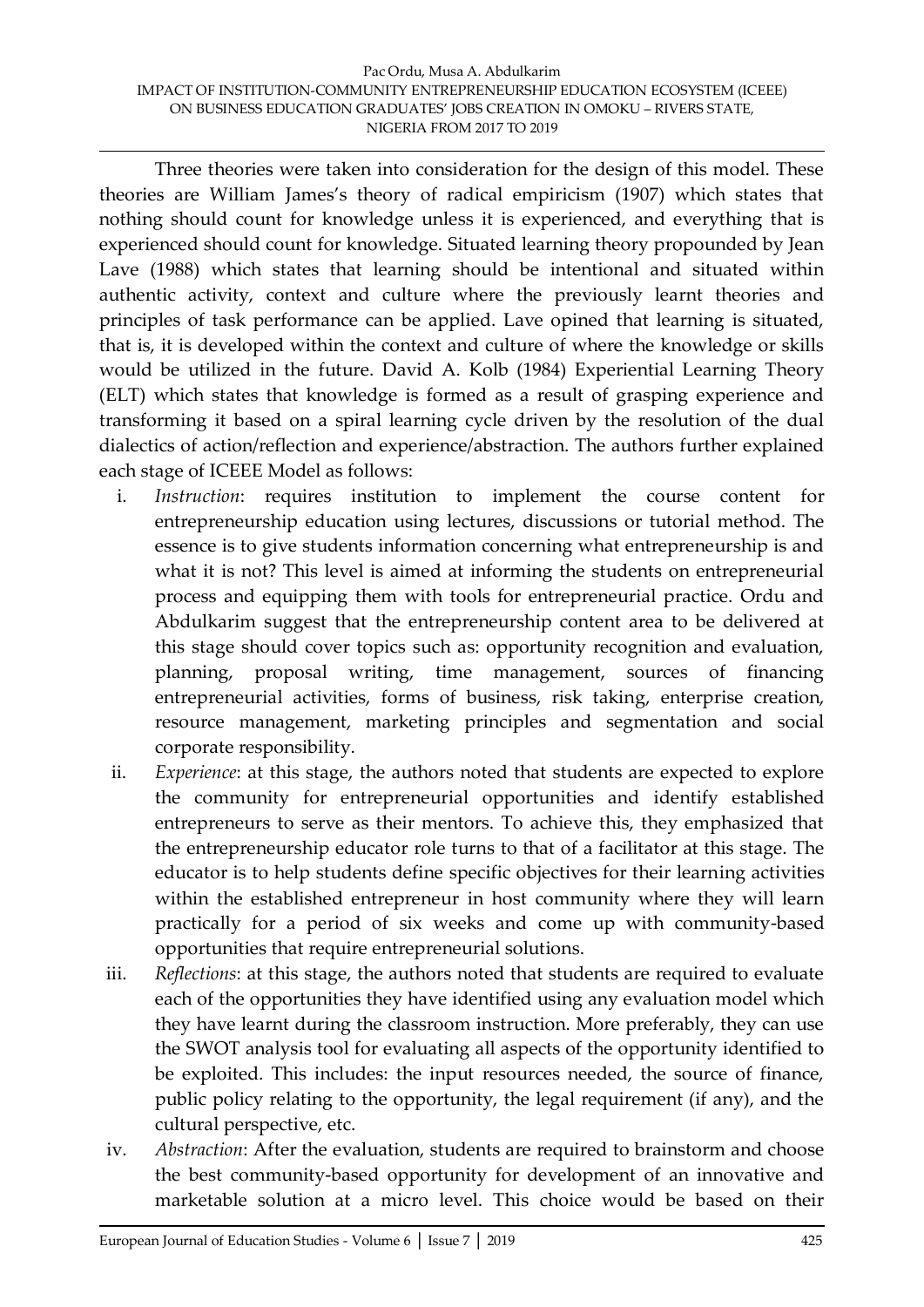judgment that it will provide them with ample opportunities for success, generate income and make them self-reliant.

- v. *Experimentation*: at this stage, students are required to test run their innovative and marketable solution at a micro scale level in order to see whether or not it works and be accepted as anticipated. The authors suggested that students' innovative solutions should be those that guarantee the use of any available community-based resources. The Center for Entrepreneurship Research and Development should secure them access to such resources.
- vi. *Evaluation*: at this stage, students will present their proposals and the sample of their products before the entrepreneurial educator and representative(s) of funding institutions such as: Bank of Industry, Microfinance Banks, Bank of Agriculture and any other financial institutions interested in funding students entrepreneurship idea for evaluation. They suggested that correction(s) should be proffered to reinforce the students' understanding of best practices and implementation of corrections should be assessed before the commercialization of the idea through Centre for Entrepreneurship Research and Development.

The authors of this model believed that its utilization in tertiary institutions would help produce entrepreneurial graduates who can utilize community-based resources to produce product(s) that can be commercialized and used in the immediate communities. They also believed that using this model would help significantly in creating new ventures, jobs to reduce the high rate of unemployment among Nigerian graduates and diversify the economy which is much desired today. Although, the authors noted in 2016 that the ICEEE model is being utilized in Federal College of Education (Tech.), Omoku, Rivers State, there is no evidence of empirical research outcome of the model. Hence, the need for empirical evidence of the impact of this model based on the postulation of authors cannot be underestimated. It is for this reason that the present study examines the impact of ICEEE model on Business education graduates' Jobs creation in Omoku – Rivers State from 2017 to 2019.

### **2. Research Questions**

To achieve this, the following research questions were formulated:

- 1) To what extent did students learn product production from community-based entrepreneurs during the utilization of ICEEE model in F.C.E. (T), Omoku?
- 2) To what extent has the utilization of the ICEEE model led to the establishment of small-scale businesses in the products' areas learnt by business education graduates from community-based entrepreneurs in Omoku?
- 3) To what extent has the utilization of the ICEEE model led to jobs creation by business education graduates in Omoku?

# **2.1 Hypotheses**

The following null hypotheses would be tested at 0.05 significant level: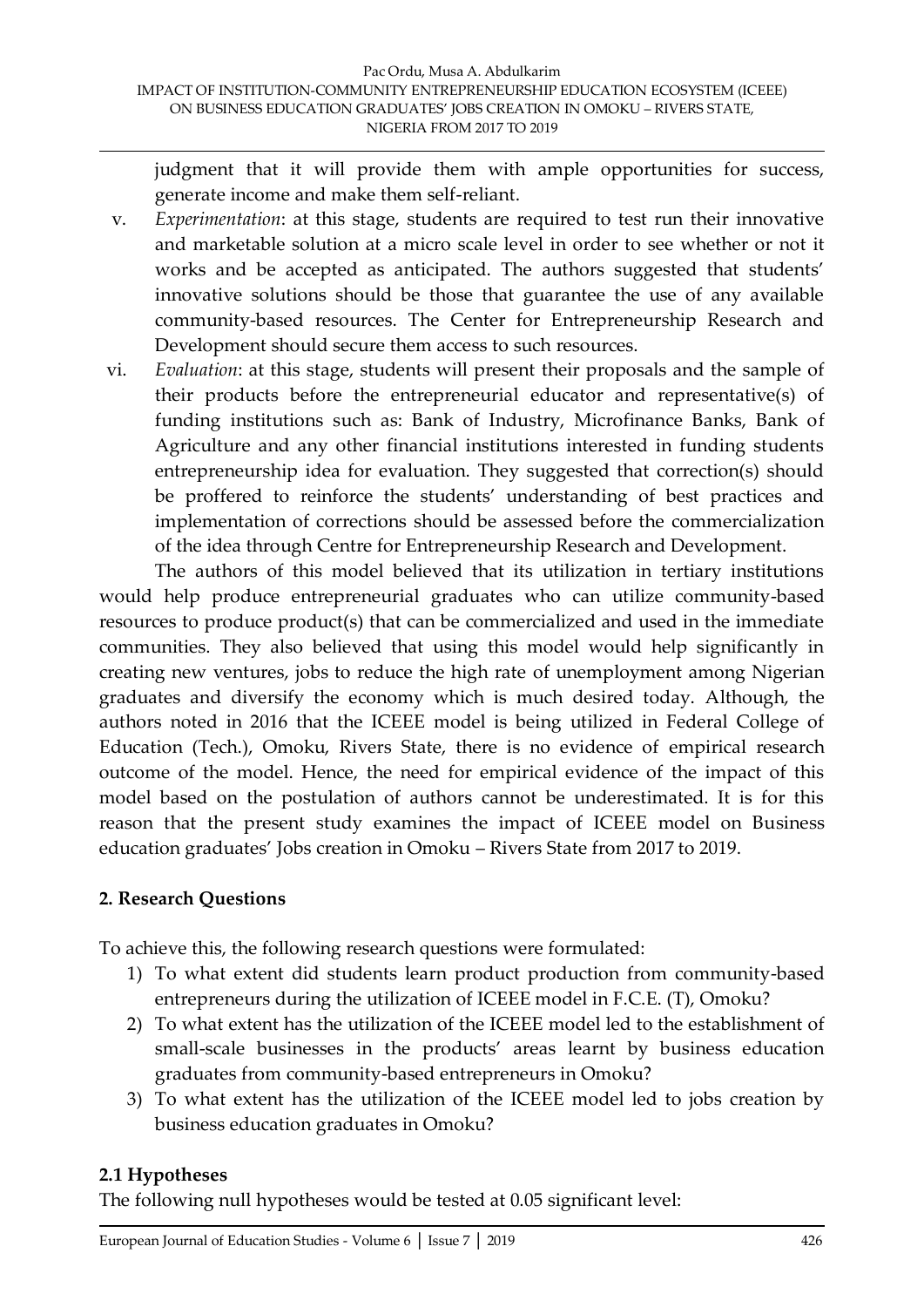Ho1: The utilization of ICEEE model for entrepreneurship education practical has no significant impact on business education graduates' jobs creation in Omoku from 2017 to 2019.

**Note**: The utilization of ICEEE model is proxy by the learning of product development from community-based entrepreneurs and business education graduates' businesses establishment.

### **3. Research Methods**

# **3.1 Design of the Study**

Descriptive follow-up study research design was adopted for the study. This research design is deemed appropriate for the study because the study establish the association between two variables, that is, ICEEE model utilization and graduates' business establishment. According to Mutch, Johnson and Morlay (1989), a descriptive follow up study provides information that can be used to identify the presence or absence of associations between perinatal events and outcomes.

# **3.2 Population, Sample and Sampling Technique**

The population of the study consisted of 329 Business education degree graduating students made up of 159 and 168 students who took introduction to entrepreneurship VTE 341 in the year 2017 and 2018 respectively in the degree affiliated programme of Federal College of Education (Tech.), Omoku-Rivers State. However, the sample of the study is only made up of 138 Business education graduates consisting of 61 graduates of 2017 and 77 graduates of 2018 respectively who live in Omoku after their school. Purposive sampling technique was used to select the students based on two criteria (i). that the students is a graduate of Business education degree programme from F.C.E. (T.), Omoku affiliation programme with University of Nigeria, Nsukka and (ii). that the student resides in Omoku after graduation.

### **3.3 Model Specification**

A substituted Multiple Linear Regression Model (MLRM) was used as a model for this study. The substituted proposed model is given as:

Jobs Creation = ƒ (Practical Product Production Learning, Business Established)

Explicitly, the model is written as:

 $JobsC = \beta o + \beta 1 PPPLt + \beta 2 BusEstt + U i$ 

Where:

 $\text{JobsC}$  =  $\text{Jobs creation}$ PPL = Practical Product Production Learning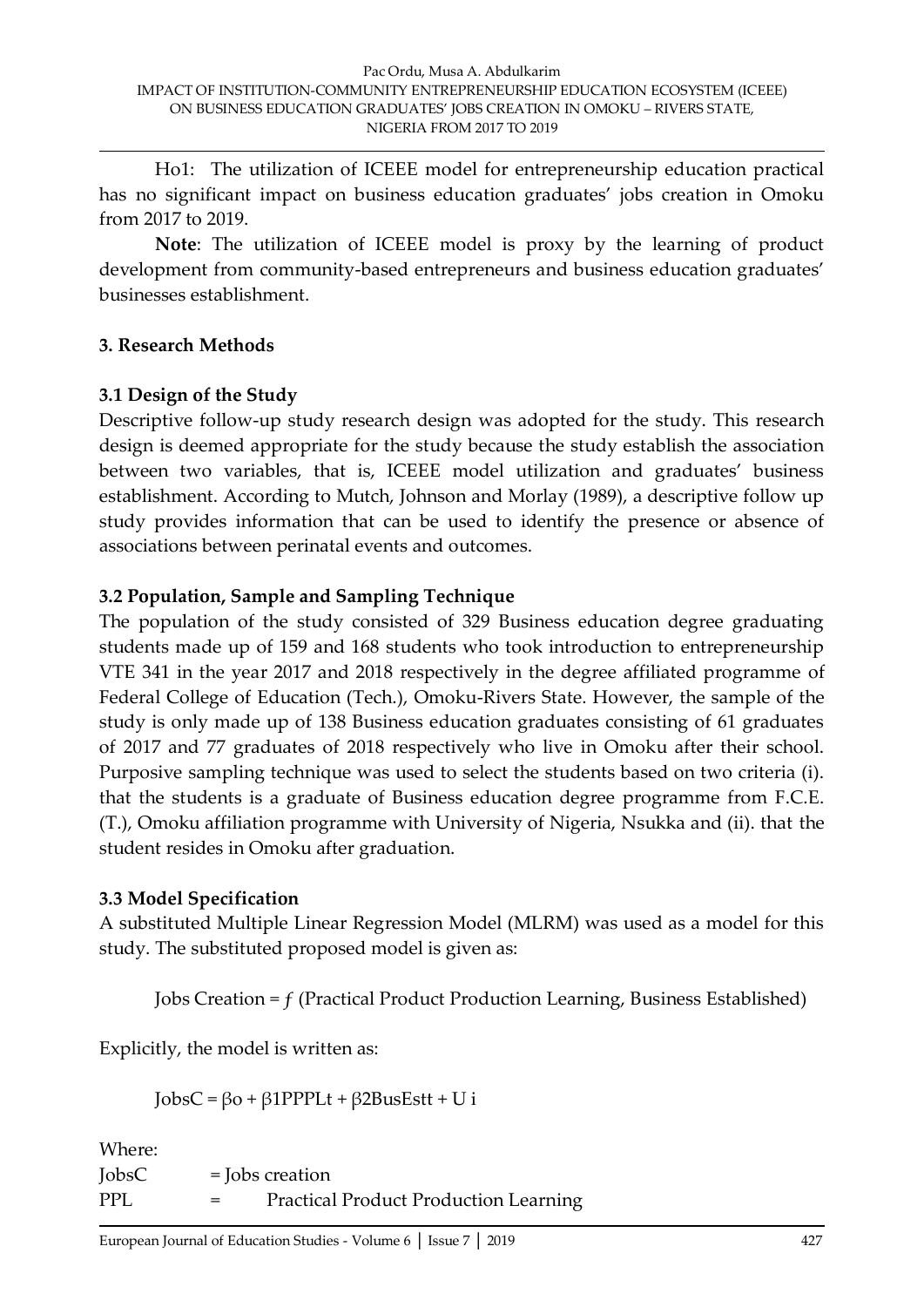#### Pac Ordu, Musa A. Abdulkarim IMPACT OF INSTITUTION-COMMUNITY ENTREPRENEURSHIP EDUCATION ECOSYSTEM (ICEEE) ON BUSINESS EDUCATION GRADUATES' JOBS CREATION IN OMOKU – RIVERS STATE, NIGERIA FROM 2017 TO 2019

| BusEst       | $=$ | <b>Business Established after Graduation</b>                      |
|--------------|-----|-------------------------------------------------------------------|
| UI           | $=$ | Stochastic variable                                               |
| $\mathbf{f}$ | $=$ | means function. It means jobs creation by graduates of business   |
|              |     | education is a function of practical product production learning  |
|              |     | using ICEEE model and the businesses they established graduation. |

The proposed model is represented diagrammatical as:



**Figure 2**: ICEEE model

# **3.4 Procedures for Data Collection**

The data used for this research were collected at three intervals. The first set of data which relates to the extent of product production learnt using ICEEE were collected in year 2017 and 2018 respectively during students' exhibition of the product produced with the collaboration of community-based entrepreneurs. The data relating to graduates' extent of business establishment after graduation was collected one year after students' graduation which is 2018 and 2019, while data relating to jobs' creation were collected in 2018 and 2019 respectively.

### **3.5 Instrumentation**

The researcher's designed instrument called "Business Education Graduates' Business Establishment Questionnaire (BEGBEQ)" was used for primary data collection. The instrument items focused on examining the product-line produced by students during the implementation of the ICEEE model. The questionnaire was made up of 35 items, 15 items to both research question 1  $\&$  2 and five to research question 3. The face validity of the instruments was determined by an expert in Educational Measurement and Evaluation in the Faculty of Education, University of Uyo, Akwa Ibom State. The reliability of internal consistency of the instrument was tested using Cronbach alpha with data obtained from 15 NCE III Business Education students who are not part of the study to obtain a reliability index of 0.99. This shows that the instrument internal consistency is reliable. The data collected were analysed using descriptive statistics of mean and cluster means scores to answer the research questions. The null hypotheses were tested using multiple regression analysis at 0.05 level of significance computed with SPSS. For decision making, the following were used as guide: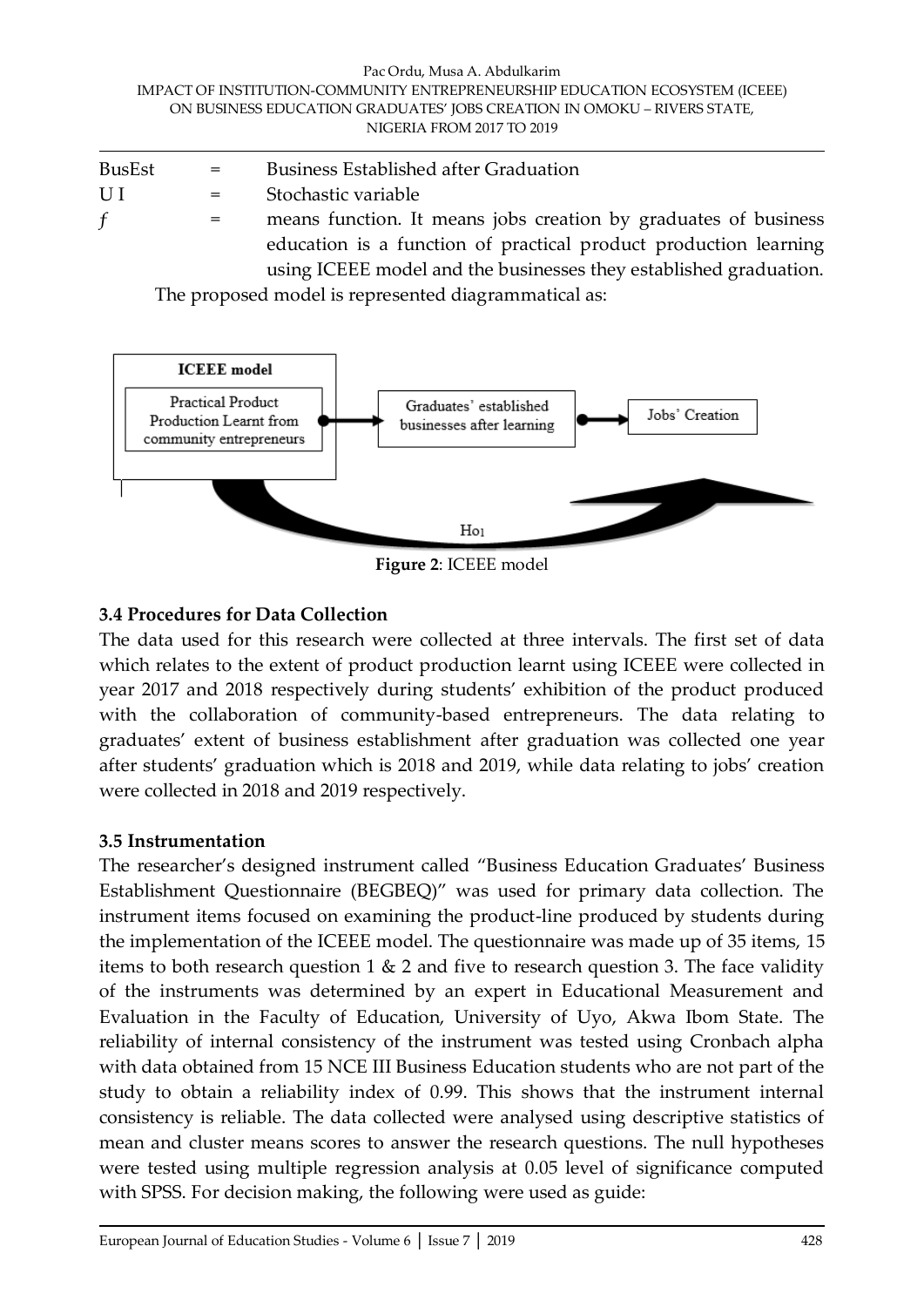- a) Cluster mean of 2.5 above will be regarded as Very High Extent (VHE), 2.0 to 2.49 will be regarded as High Extent (HE), and 1.5 to 1.99 will be regarded as Low Extent (LE) and below 1.5 will be regarded as Very Low Extent (VLE).
- b) In testing the null hypotheses, the decision rule of computation with SPSS will be used to draw conclusion regarding the results obtained.

### **4. Results/Discussions**

**Research Question 1:** To what extent did students learnt product production from community-based entrepreneurs during the utilization of ICEEE model in F.C.E. (T), Omoku?

**Table 1**: Summary of Mean Responses on the Extent to which Business Education Graduates Learned Products Production from Community based Entrepreneurs in Omoku

| S/N<br><b>Items</b><br>Liquid soap<br>1.<br>Traditional black soap<br>2.<br>3.<br>Cosmetics<br>Beads<br>4.<br>5.<br>Organic coconut oil<br>Carrot hair oil<br>6.<br>7.<br>Shampoo<br>8.<br>Pomade<br>9.<br>Pam shoes/slippers<br>10.<br><b>Brocade</b><br>11.<br>Foot mats<br>12.<br>Custard<br>13.<br>Ice cream<br>14.<br>Antiseptic |              |              | $2017(n=61)$ | $2018(n=77)$ |      |  |
|---------------------------------------------------------------------------------------------------------------------------------------------------------------------------------------------------------------------------------------------------------------------------------------------------------------------------------------|--------------|--------------|--------------|--------------|------|--|
|                                                                                                                                                                                                                                                                                                                                       |              | <b>Total</b> | Mean         | <b>Total</b> | Mean |  |
|                                                                                                                                                                                                                                                                                                                                       |              | 144          | 2.36         | 152          | 1.97 |  |
|                                                                                                                                                                                                                                                                                                                                       |              | 174          | 2.85         | 158          | 2.05 |  |
|                                                                                                                                                                                                                                                                                                                                       |              | 183          | 3.00         | 137          | 1.78 |  |
|                                                                                                                                                                                                                                                                                                                                       |              | 193          | 3.16         | 177          | 2.30 |  |
|                                                                                                                                                                                                                                                                                                                                       |              | 238          | 3.9          | 81           | 1.05 |  |
|                                                                                                                                                                                                                                                                                                                                       |              | 178          | 2.92         | 153          | 1.99 |  |
|                                                                                                                                                                                                                                                                                                                                       |              | 192          | 3.15         | 181          | 2.35 |  |
|                                                                                                                                                                                                                                                                                                                                       |              | 113          | 1.85         | 161          | 2.09 |  |
|                                                                                                                                                                                                                                                                                                                                       |              | 148          | 2.43         | 166          | 2.16 |  |
|                                                                                                                                                                                                                                                                                                                                       |              | 80           | 1.31         | 177          | 2.30 |  |
|                                                                                                                                                                                                                                                                                                                                       |              | 122          | 2.00         | 181          | 2.35 |  |
|                                                                                                                                                                                                                                                                                                                                       |              | 146          | 2.39         | 180          | 2.34 |  |
|                                                                                                                                                                                                                                                                                                                                       |              | 156          | 2.56         | 163          | 1.92 |  |
|                                                                                                                                                                                                                                                                                                                                       |              | 149          | 2.44         | 192          | 2.49 |  |
| 15.                                                                                                                                                                                                                                                                                                                                   | Bleach       | 135          | 2.21         | 165          | 2.14 |  |
|                                                                                                                                                                                                                                                                                                                                       | Cluster mean |              | 2.57         |              | 2.09 |  |

**Source**: Field Survey, 2017 and 2018.

The result in table 1 shows that graduates of Business education exposed to practical aspect of entrepreneurship education using the ICEEE model in 2017 are of the opinion that they to a very high extent learnt how to produce liquid soap, traditional black soap, cosmetics, beads, organic coconut oil, carrot hair oil, shampoo, pomade, pan slippers, brocade foot mat, custard, ice cream, antiseptics and bleach with a cluster mean scores of 2.57. However, those who graduated in the year 2018 exposed to practical entrepreneurship using the ICEEE model are of the opinion that they to high extent learnt how to produce liquid soap, traditional black soap, cosmetics, beads, organic coconut oil, carrot hair oil, shampoo, pomade, pan slippers, brocade foot mat, custard, ice cream, antiseptics and bleach with a cluster mean scores of 2.09. Hence, it can be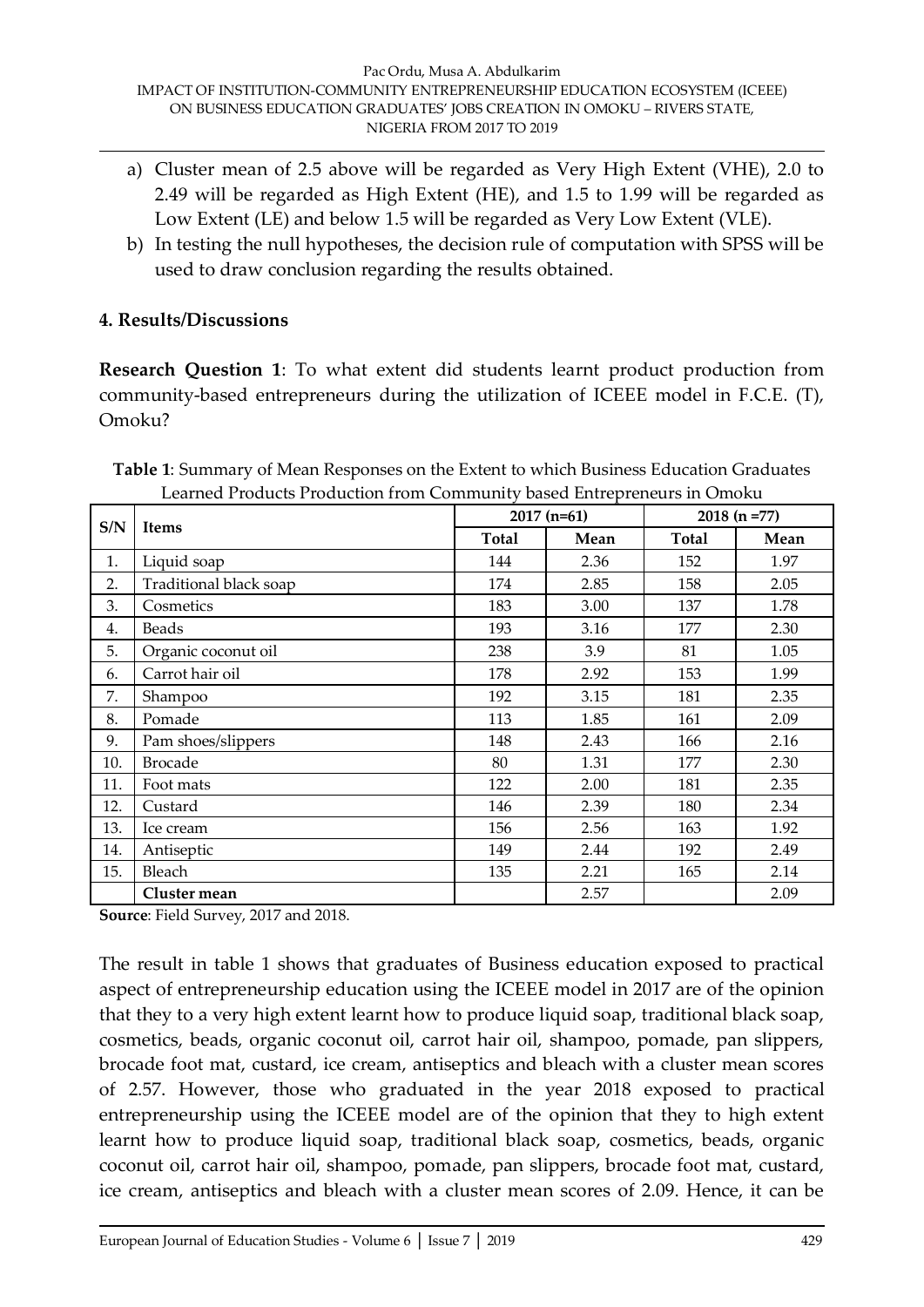concluded that the use of ICEEE model for the practical aspects of entrepreneurship education to high extent assists students to learn product production from communitybased entrepreneurs.

**Research Question 2**: To what extent has the utilization of the ICEEE model led to the establishment of small-scale businesses in the products' areas learnt by business education graduates from community-based entrepreneurs in Omoku?

| $2018(n=77)$<br>$2017(n=61)$<br>S/N<br><b>Items</b><br><b>Total</b><br><b>Total</b><br>Mean<br>Liquid soap<br>1.<br>47<br>0.77<br>151<br>Traditional black soap<br>2.<br>100<br>135<br>1.64<br>3.<br>130<br>2.13<br>133<br>Cosmetics<br>101<br>67<br>Beads<br>1.66<br>4.<br>5.<br>Organic coconut oil<br>2.13<br>81<br>130<br>Carrot hair oil<br>1.21<br>86<br>74<br>6.<br>99<br>7.<br>72<br>1.18<br>Shampoo<br>8.<br>Pomade<br>57<br>61<br>1.00<br>9.<br>Pan slippers<br>67<br>1.10<br>70<br>10.<br><b>Brocade</b><br>91<br>1.49<br>52<br>11.<br>58<br>0.95<br>111<br>Foot mats<br>12.<br>81<br>1.33<br>137<br>Custard<br>13.<br>0.92<br>112<br>56<br>Ice cream<br>Antiseptic<br>105<br>1.72<br>88<br>14.<br>15.<br>Bleach<br>96<br>1.57<br>86 |                      |      |  |      |  |
|-------------------------------------------------------------------------------------------------------------------------------------------------------------------------------------------------------------------------------------------------------------------------------------------------------------------------------------------------------------------------------------------------------------------------------------------------------------------------------------------------------------------------------------------------------------------------------------------------------------------------------------------------------------------------------------------------------------------------------------------------|----------------------|------|--|------|--|
|                                                                                                                                                                                                                                                                                                                                                                                                                                                                                                                                                                                                                                                                                                                                                 | Mean                 |      |  |      |  |
|                                                                                                                                                                                                                                                                                                                                                                                                                                                                                                                                                                                                                                                                                                                                                 |                      |      |  | 1.96 |  |
|                                                                                                                                                                                                                                                                                                                                                                                                                                                                                                                                                                                                                                                                                                                                                 |                      |      |  | 1.75 |  |
|                                                                                                                                                                                                                                                                                                                                                                                                                                                                                                                                                                                                                                                                                                                                                 |                      |      |  | 1.73 |  |
|                                                                                                                                                                                                                                                                                                                                                                                                                                                                                                                                                                                                                                                                                                                                                 |                      |      |  | 0.87 |  |
|                                                                                                                                                                                                                                                                                                                                                                                                                                                                                                                                                                                                                                                                                                                                                 |                      |      |  | 1.05 |  |
|                                                                                                                                                                                                                                                                                                                                                                                                                                                                                                                                                                                                                                                                                                                                                 |                      |      |  | 1.12 |  |
|                                                                                                                                                                                                                                                                                                                                                                                                                                                                                                                                                                                                                                                                                                                                                 |                      |      |  | 1.29 |  |
|                                                                                                                                                                                                                                                                                                                                                                                                                                                                                                                                                                                                                                                                                                                                                 |                      |      |  | 0.74 |  |
|                                                                                                                                                                                                                                                                                                                                                                                                                                                                                                                                                                                                                                                                                                                                                 |                      |      |  | 0.91 |  |
|                                                                                                                                                                                                                                                                                                                                                                                                                                                                                                                                                                                                                                                                                                                                                 |                      |      |  | 0.68 |  |
|                                                                                                                                                                                                                                                                                                                                                                                                                                                                                                                                                                                                                                                                                                                                                 |                      |      |  | 1.44 |  |
|                                                                                                                                                                                                                                                                                                                                                                                                                                                                                                                                                                                                                                                                                                                                                 |                      |      |  | 1.78 |  |
|                                                                                                                                                                                                                                                                                                                                                                                                                                                                                                                                                                                                                                                                                                                                                 |                      |      |  | 1.45 |  |
|                                                                                                                                                                                                                                                                                                                                                                                                                                                                                                                                                                                                                                                                                                                                                 |                      |      |  | 1.14 |  |
|                                                                                                                                                                                                                                                                                                                                                                                                                                                                                                                                                                                                                                                                                                                                                 |                      |      |  | 1.12 |  |
|                                                                                                                                                                                                                                                                                                                                                                                                                                                                                                                                                                                                                                                                                                                                                 | <b>Cluster means</b> | 1.39 |  | 1.27 |  |

**Table 2**: Summary of mean responses on the extent of business education graduates establishment of small-scale businesses in products areas learned in Omoku

**Source**: Field Survey, 2018 and 2019.

The result in table 2 shows that graduates of Business education are of the opinion that they to a very low extent established small scale businesses in the production of liquid soap, traditional black soap, cosmetics, beads, organic coconut oil, carrot hair oil, shampoo, pomade, pan shoes/sandals, brocade foot mat, custard, ice cream, antiseptics and bleach which they learnt during practical aspect of entrepreneurship education using the ICEEE model in 2017 with a cluster means score of 1.39. In same vein, those who graduated in the year 2018 are also of the opinion that they to a very low extent established small scale businesses in the production of liquid soap, traditional black soap, cosmetics, beads, organic coconut oil, carrot hair oil, shampoo, pomade, pan slippers, brocade foot mat, custard, ice cream, antiseptics and bleach during practical entrepreneurship using the ICEEE model with a cluster means score of 1.27. Hence, it can be concluded that the use of ICEEE model for the practical aspects of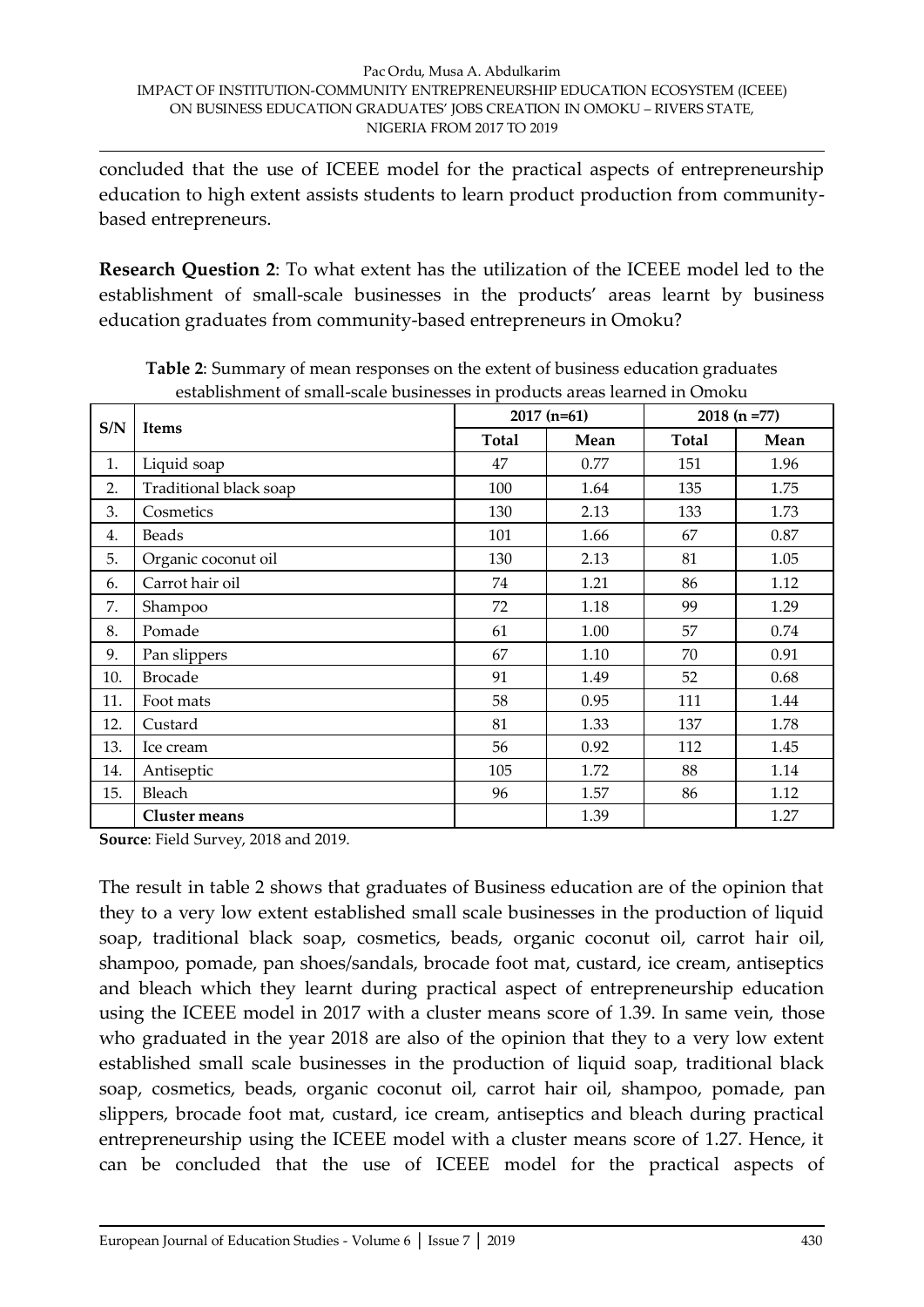entrepreneurship education to very low extent led to graduate's establishment of small scale businesses in the products' areas they learnt.

**Research Question 3**: To what extent has the utilization of the ICEEE model led to job creations by business education degree graduates from F.C.E. (T.) in Omoku?

| S/N | <b>Items</b>                                                           |     | $2017(n=61)$ |       | $2018(n=77)$ |  |
|-----|------------------------------------------------------------------------|-----|--------------|-------|--------------|--|
|     |                                                                        |     | Mean         | Total | Mean         |  |
| 1.  | Engage the service of others during the production of the<br>products. | 153 | 2.51         | 121   | 1.57         |  |
| 2.  | Engage suppliers who supply my raw materials for production.           | 85  | 1.39         | 80    | 1.04         |  |
| 3.  | Engage the service of a sales person to sell my products.              | 94  | 1.54         | 103   | 1.34         |  |
| 4.  | Distribute my products to retailers who sell to final consumers.       | 64  | 1.05         | 109   | 1.42         |  |
| 5.  | Purchase raw materials from local distributors.                        | 79  | 1.30         | 104   | 1.35         |  |
|     | Cluster mean                                                           |     | 1.56         |       | 1.34         |  |

| <b>Table 3:</b> Summary of mean responses on the extent of jobs creation |
|--------------------------------------------------------------------------|
| by business education degree graduates in Omoku                          |

**Source:** Field Survey, 2018 and 2019.

The result in table 3 shows that graduates of Business education of year 2017 are of the opinion that to a low extent they created jobs related to production of products, supplies of raw materials, sales, retailing and purchases with cluster means score of 1.56, while those that graduated in year 2018 are of the opinion that to a very low extent they created jobs related to same areas evaluated. Hence, it can be concluded that business education graduates exposed to practical entrepreneurship education using ICEEE model to a very low extent created jobs for others.

### **5. Test of Hypothesis**

| 1 R                                                                               |  | <b>Adiusted R</b> | Std. Error of the | <b>Change Statistics</b>                                             |  |  |
|-----------------------------------------------------------------------------------|--|-------------------|-------------------|----------------------------------------------------------------------|--|--|
|                                                                                   |  |                   |                   | on Business Education Graduates' Jobs Creation in Omoku 2017 to 2019 |  |  |
| <b>Table 4:</b> Summary of Multiple Regression Model on the Impact of ICEEE model |  |                   |                   |                                                                      |  |  |

| Model R | R                          | <b>Adjusted R</b> | Std. Error of the | <b>Change Statistics</b> |              |        |        |  |
|---------|----------------------------|-------------------|-------------------|--------------------------|--------------|--------|--------|--|
|         | Square                     | Square            | Estimate          | R Square                 |              | df1df2 | Sig. F |  |
|         |                            |                   |                   | <b>Change</b>            | Change       |        | Change |  |
|         | $.671$ <sup>a</sup> $.450$ | .442              | 1.31016           | .450                     | 55.161 2 135 |        | .000   |  |
|         |                            |                   |                   |                          |              |        |        |  |

a. Predictors: (Constant), Learning Products Production, Establishing small scale businesses

Table 4 above shows multiple regression (R) of 0.671, regression square of (R2) of 0.450, adjusted R2 of 0.442, the standard error estimate is 1.31016. The change statistics show R2 0.450 which means that all predictors that actually contributed significantly to the prediction, accounts for 45% of the variance in the ability of graduates to create jobs. Therefore, since the p value of 0.0001 is less than the assumed p value of 0.05, using SPSS, the null hypothesis was rejected, and alternative hypothesis accepted. This means that utilization of ICEEE model in practical entrepreneurship has significant impact on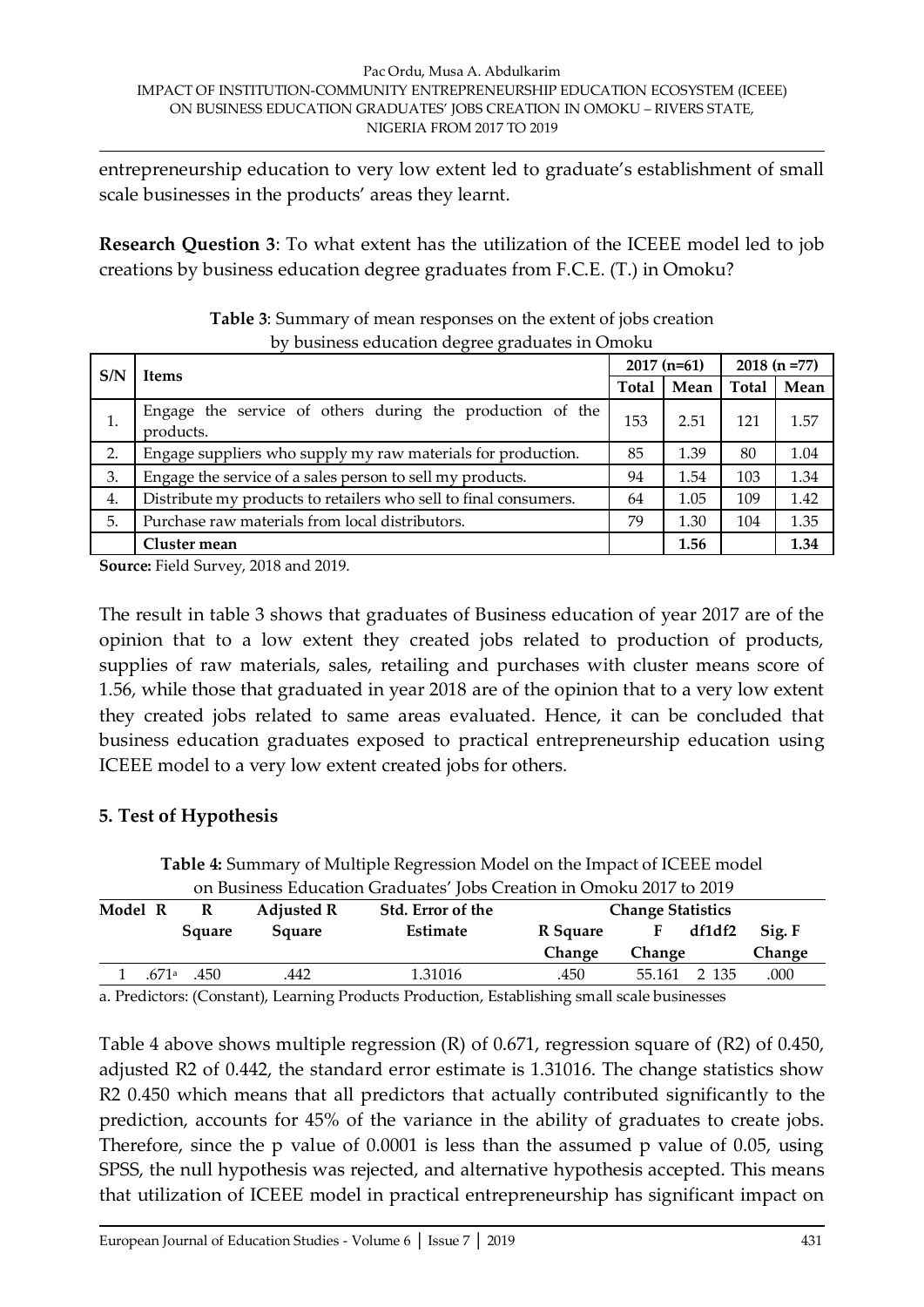Business education graduates' jobs creation. However, it must be noted that the impact is below 50% at 45% which is lower than the average.

# **6. Discussion of Findings**

The results related to research question 1 show the use of ICEEE model for the practical aspects of entrepreneurship education to high extent assists students to learn product production from community-based entrepreneurs. This is due to the fact that Business education graduates of 2017 and those of 2018 are of the opinion that they learnt the production of product such as: liquid soap, traditional black soap, cosmetics, beads, organic coconut oil, carrot hair oil, shampoo, pomade, pan shoes/sandals, brocade foot mat, custard, ice cream, antiseptics and bleach to a very high extent and high extent respectively. This finding affirms the opinion of MacPherson (2009) and Ordu (2016) who noted that effective entrepreneurship education cannot be limited to the four-walls of the classroom. It also affirms the belief of Ordu and Abdulkarim (2016) when they noted that the use of ICEEE model would help produce entrepreneurial graduates who can utilize community-based resources to produce product(s) that can be commercialized and used in the immediate communities.

The results related to research question 2 shows that the use of ICEEE model for practical aspects of entrepreneurship education to very low extent led to graduates establishment of small scale businesses in the products' areas they learnt. This is due to the fact that graduates of Business education from year 2017 to 2018 exposed to practical entrepreneurship education using the ICEEE model are of the opinion that they were able to establish businesses in the areas of products learnt to a very low extent. This finding affirms the belief of Ordu and Abdulkarim (2016) that using ICEEE model would help significantly in creating new ventures. Although, it must be noted that the new ventures created were on the low side as indicated by the result of this study.

The results related to research question 3 show that use of ICEEE model for practical aspects of entrepreneurship education to a very low extent led to Business education graduates' jobs creation in Omoku. The reason for this finding is due to the fact that Business education graduates to a low extent established small-scale businesses in the area of products learnt from community based entrepreneurs. This means that the graduates were able to reduce unemployment by creating jobs. This affirms the position of Ordu and Abdulkarim (2016) when they noted that the use of ICEEE model would assist to create jobs and reduce unemployment issue in Nigeria.

The hypothesis relating to the research questions answered shows that ICEEE model significantly impacted on Business education graduates' job creation in Omoku – Rivers State. However, the impact is low and below average. This is due to the fact that the graduates established businesses in line with the practical product production learnt during the utilization of the ICEEE model in Federal College of Education (Tech.), Omoku.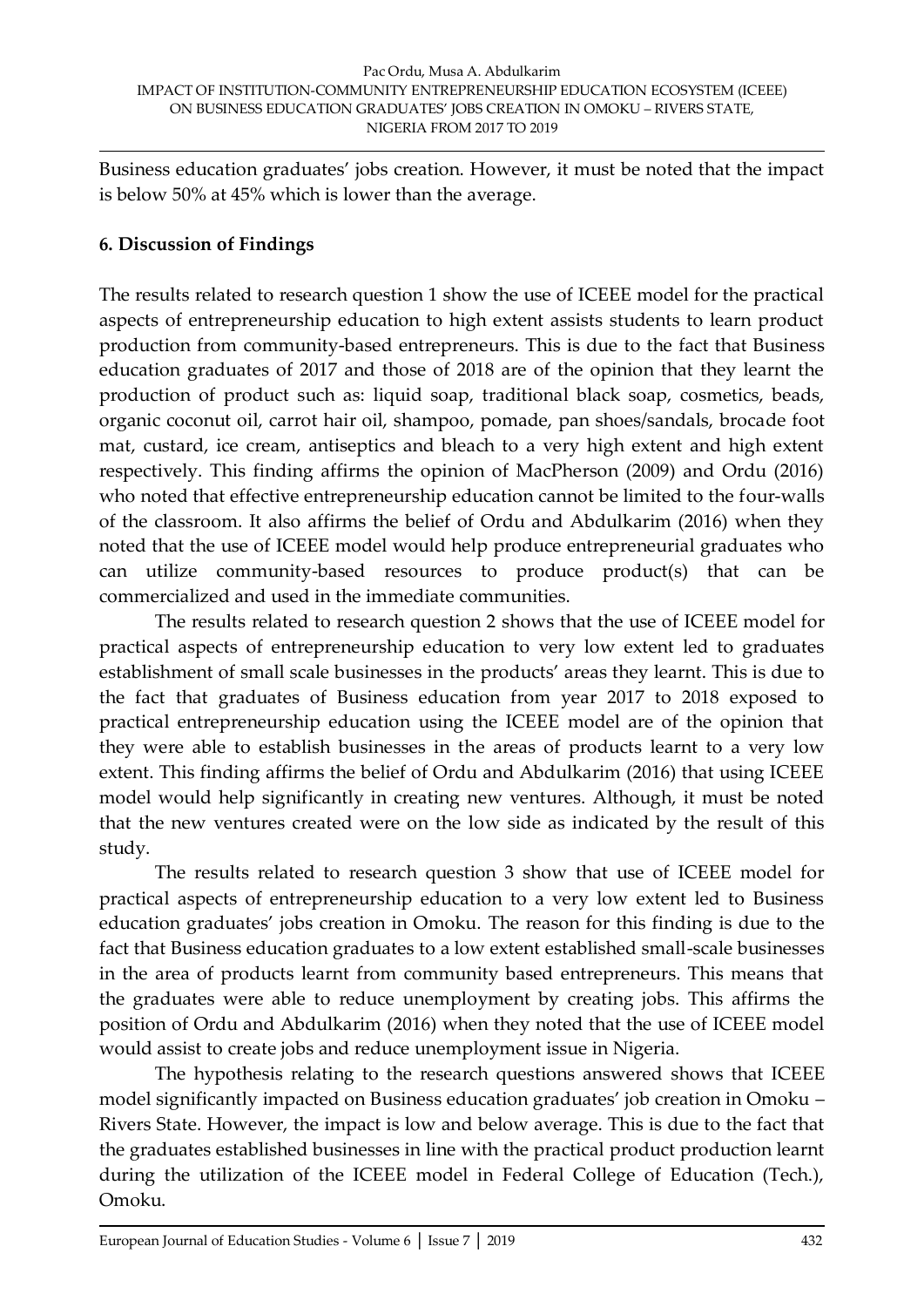# **6.1 Educational Implication of the Study**

The educational implication of the findings of this study is that Business educators saddled with the responsibility of implementing entrepreneurship education need to adopt and design ICEEE model for the practical aspects of entrepreneurship education. To use this model successful, they need to understand and tailor the preconditions for the successful utilization of this model as outlined by the proponents of the model. Hence, there is need to diffuse the use of this model in various educational setting through a train-the-trainers workshop organized for entrepreneurship educators.

# **7. Conclusion**

Based on the findings of this study, it can be concluded that the ICEEE model has impact on Business education graduates' jobs creation. Hence, if the governments' desire to equip graduates of tertiary institutions, with requisite knowledge and skills for self-employment through entrepreneurship education must be attained, ICEEE model can be an effective tool towards the attainment of such goal. However, considering the fact that not all the participants who learnt practical product production using the ICEEE model established businesses and created jobs despite the high extent of learning, there is need to investigate further factors that hindered their drive to create their own businesses and jobs for others through their establishments.

### **7.1 Recommendations**

Based on the findings, the educational implications and the conclusion drawn, the following recommendations are put forward:

- 1) Business educators saddled with the responsibility of implementing the practical aspects of entrepreneurship education should adopt ICEEE model and design it to fit their own context.
- 2) Entrepreneurship educators should study the ICEEE model and experiment its effectiveness in different fields of study in order to adopt, improve and benefits from its advantage in equipping students with requisite knowledge and skills for self-reliance.
- 3) Established entrepreneurs should be encouraged collaborate with institutions of learning in providing students with the platform for practical entrepreneurship education as promoted by the ICEEE model through tax holders where evidence of collaboration can be provided by assessment of beneficiaries' self-business establishments

### **About the Author(s)**

Associate Prof. Pac, Ordu, is on sabbatical in faculty of Business Education. Federal University Otuoke, Bayelsa State, Nigeria.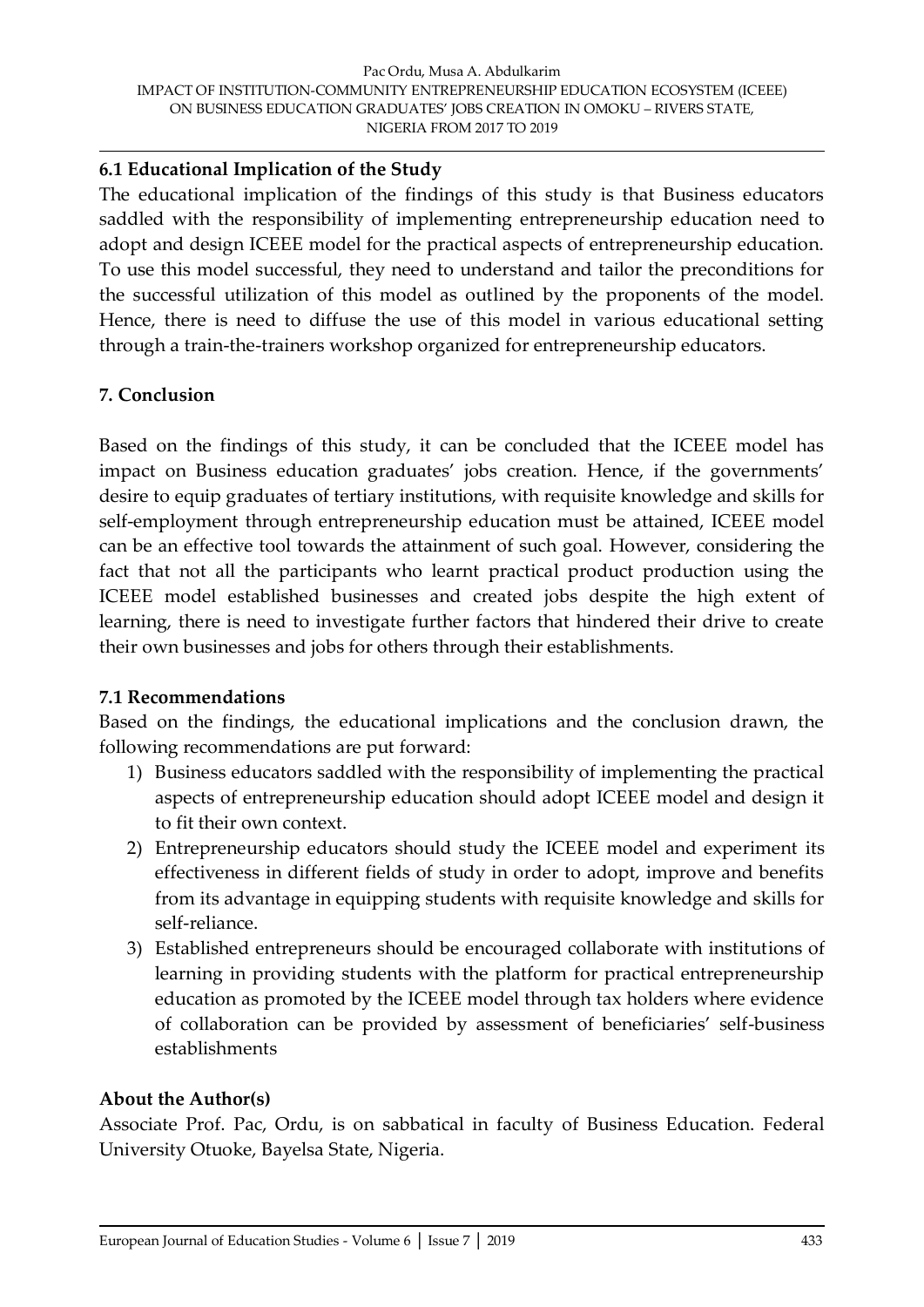Dr. Musa A. Abdulkarim is on the faculty of School of Secondary Education (Business), Department of Accounting Education, Federal College of Education (Tech.), Omoku – Rivers State, Nigeria.

#### **References**

- Abdulkarim, M., Agburuga, V. & Ordu-Pac, D. (2015). Perceived role of students' enterprise on economic empowerment and self-reliance among business education students in Rivers State. *Nigerian Journal of Business Education*. 2 (3). 224 – 233.
- Gibb, A. A. (2007): *Enterprise in education, educating tomorrow's entrepreneurs*: Durban: Pentti Mankien.
- Kolb, D. A. (1984). *Experiential Learning: Experience as the Source of Learning and Development*. Englewood Cliffs, New Jersey: Prentice-Hall.
- Lave, J. (1988). *Cognition in practice, mind, mathematics and culture in everyday life*. Cambridge. Cambridge University Press.
- MacPherson, M. (2009): Entrepreneurial learning: Secret ingredients for business success. *Training and Development,* July.
- Magnus, P. U. & Dahel, T. B. (2017). Promoting sustainable development of entrepreneurial business in Nigeria through maximum skills acquisition in business education. *Nigerian Journal of Business Education*. 4 (1). 92 – 97.
- Mutch, M. M. L., Johnson, M. A. & Morley, R. (1989). Follow up studies: design, organization and analysis. *Achieves of Diseases in Childhood*. 64. 1394 – 1402.
- Ordu, P. & Abdulkarim, M. (2017). Institution-community entrepreneurship education ecosystem (ICEEE) model for effective entrepreneurial graduates' development in tertiary institution. *Nigerian Journal of Business Education*: 4 (1): 141 – 152.
- Ordu, P. (2016). Empowering 21st century students for self-employment. Lead paper presentation of the 2nd National Annual Conference of Association of Business Educators of Nigeria, Rivers, State Chapter, Rivers State University, 17-19 May.
- Politis, D. (2005): The process of entrepreneurial learning: Conceptual framework. *Entrepreneurship Theory and Practice* 29 (4): 399–424.
- William, J. (1907): Pragmatism a new name for some old thinking: *Encyclopaedia of Philosophy*: 6: 427 – 428.